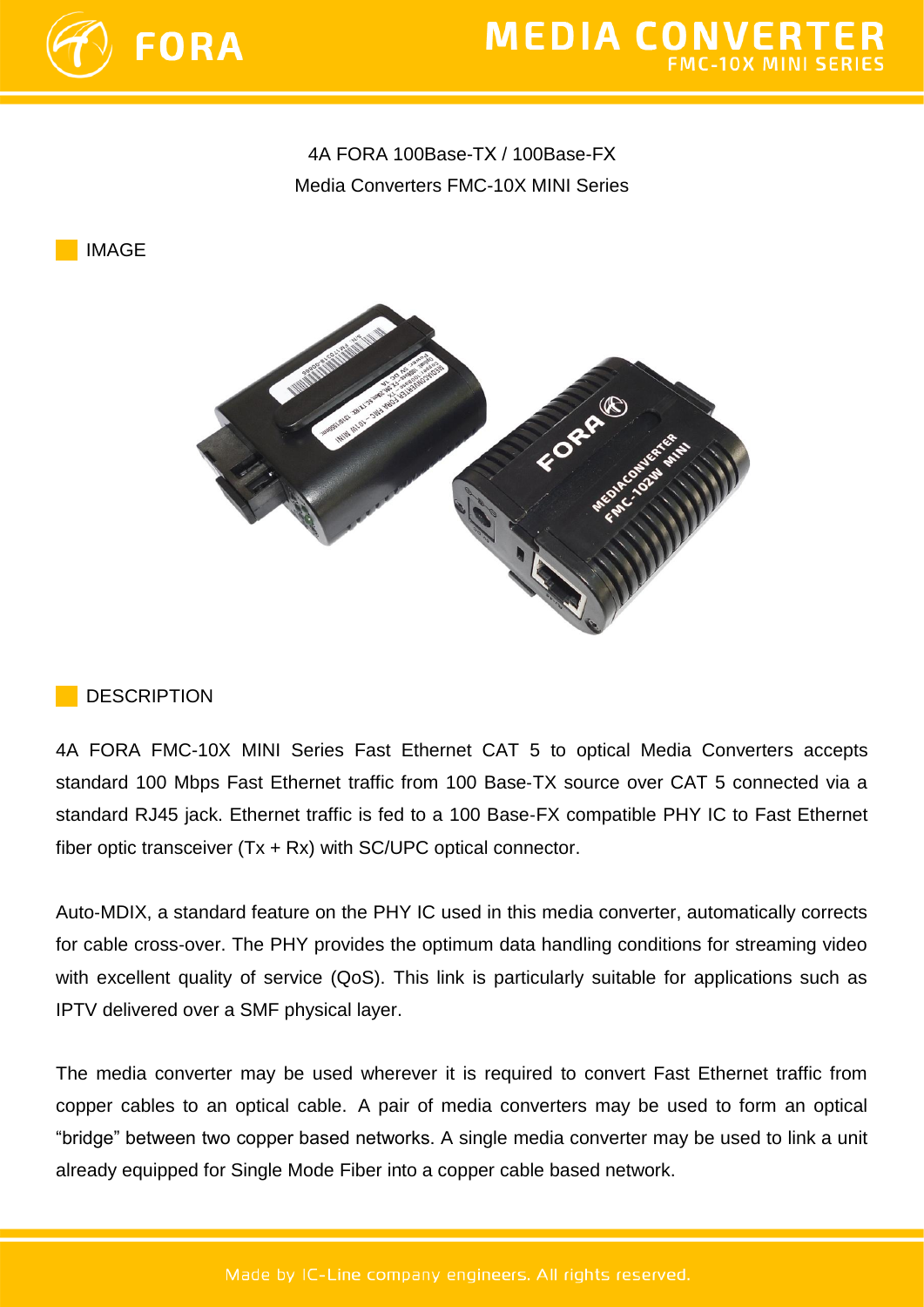

#### FEATURES

- Converts Ethernet over copper to Ethernet over SMF
- 100 Mbps data (125 MBd) throughput sends
- high speed Fast Ethernet up to 100 meters over SMF
- high speed 1310nm/1550nm or 1550nm/1310nm FP/PIN transmitter/receiver
- Compatible with IEEE 802.3u Fast Ethernet data communications standard
- Auto MDIX simplifies cable selection
- **Enables low cost and rugged optical data networks**
- RoHS compliant

### APPLICATIONS

- Point to Point Fast Ethernet Links
- Set top box to gateway box in home network
- Networking of robots in industrial environment
- Connection of medical devices
- **IPTV over SMF**
- Secure/tamperproof network
- **High EMI immunity**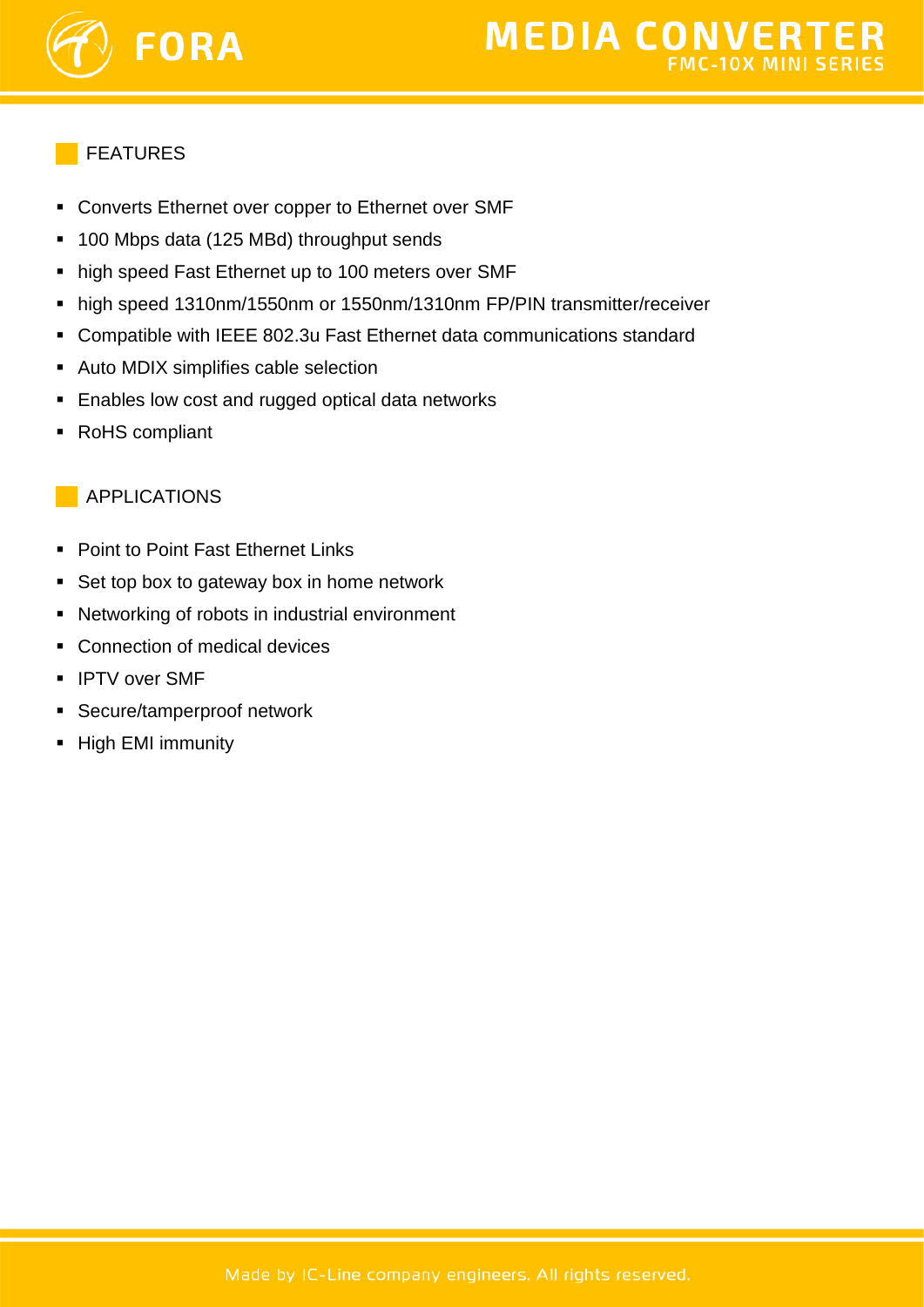

SPECIFICATIONS

| <b>Temperature / Humidity Specifications</b> |                      |                |                |         |
|----------------------------------------------|----------------------|----------------|----------------|---------|
| <b>Parameter</b>                             | <b>Symbol</b>        | <b>Minimum</b> | <b>Maximum</b> | Unit    |
| Storage temperature                          | ST.                  | $-20$          | $+80$          | $\circ$ |
| Operating temperature                        | $\Omega$             | +5             | $+65$          | $\circ$ |
| Storage humidity                             | ${\sf H}_{{\rm ST}}$ |                | 95             | $\%$    |
| <b>Operating humidity</b>                    | $H_{OP}$             | 10             | 80             | $\%$    |

| <b>Media Converter Specifications</b> |                           |       |            |            |             |
|---------------------------------------|---------------------------|-------|------------|------------|-------------|
| <b>Parameter</b>                      | <b>Symbol</b>             | Min   | <b>Typ</b> | <b>Max</b> | <b>Unit</b> |
| DC supply voltage                     | $V_{\rm CC}$              | 4.5   | 5          | 5.5        | V           |
| <b>Current consumption</b>            | $I_{\rm CC}$              |       |            | 1000       | mA          |
| <b>Transmission speed</b>             | <b>BD</b>                 |       | 100        |            | <b>MBps</b> |
| Working TX wavelength (depends on     | $\lambda_{\text{TX}}$     | 1270  | 1310       | 1350       |             |
| model)                                |                           | 1530  | 1550       | 1570       | nm          |
| Working RX wavelength (depends on     |                           | 1530  | 1550       | 1570       |             |
| model)                                | $\lambda_{\mathsf{RX}}$   | 1270  | 1310       | 1350       | nm          |
| Spectral Bandwidth (FWHM)             | Δλ                        |       | 30         | 40         | nm          |
| Optical Rise Time (20% - 80%)         | $\mathsf{T}_{\mathsf{R}}$ |       | 1.5        | 2          | ns          |
| Optical Fall Time (80% - 20%)         | $\mathsf T_{\mathsf F}$   |       | 2          | 3          | ns          |
| <b>Average Output Power</b>           | Pout                      | $-15$ |            | -8         | dBm         |
| Minimum Receivable Power              | $Pin_{MIN}$               | $-30$ |            |            | dBm         |
| <b>Maximum Receivable Power</b>       | Pin <sub>MAX</sub>        |       |            | $\Omega$   | dBm         |
| Transmission range (SMF)              | FL                        |       |            | 20         | km          |

| <b>Other parameters</b> |                                                     |  |
|-------------------------|-----------------------------------------------------|--|
| <b>Parameter</b>        | <b>Description</b>                                  |  |
| Access mode             | 100Mbps                                             |  |
| Optical fiber type      | SMF (G.652.C, G.652.D, G.657.A, G.657.A1, G.657.A2) |  |
| Optical connector       | SC/UPC                                              |  |
| Wavelength              | 1310nm/1550nm                                       |  |
| Copper cable type       | STP/UTP CAT 5 twisted pair                          |  |
| Copper cable connector  | <b>RJ45</b>                                         |  |
| Conversion mode         | <b>Store and Forward</b>                            |  |
| Flow control            | Full duplex                                         |  |
| Bit error rate:         | $< 10^{-9}$                                         |  |
| <b>MTBF</b>             | 10 thousand hours.                                  |  |
| <b>POWER</b>            | Power adapter: input: AC 90~264V / output:DC5V 1A   |  |
| Power consumption       | <2W                                                 |  |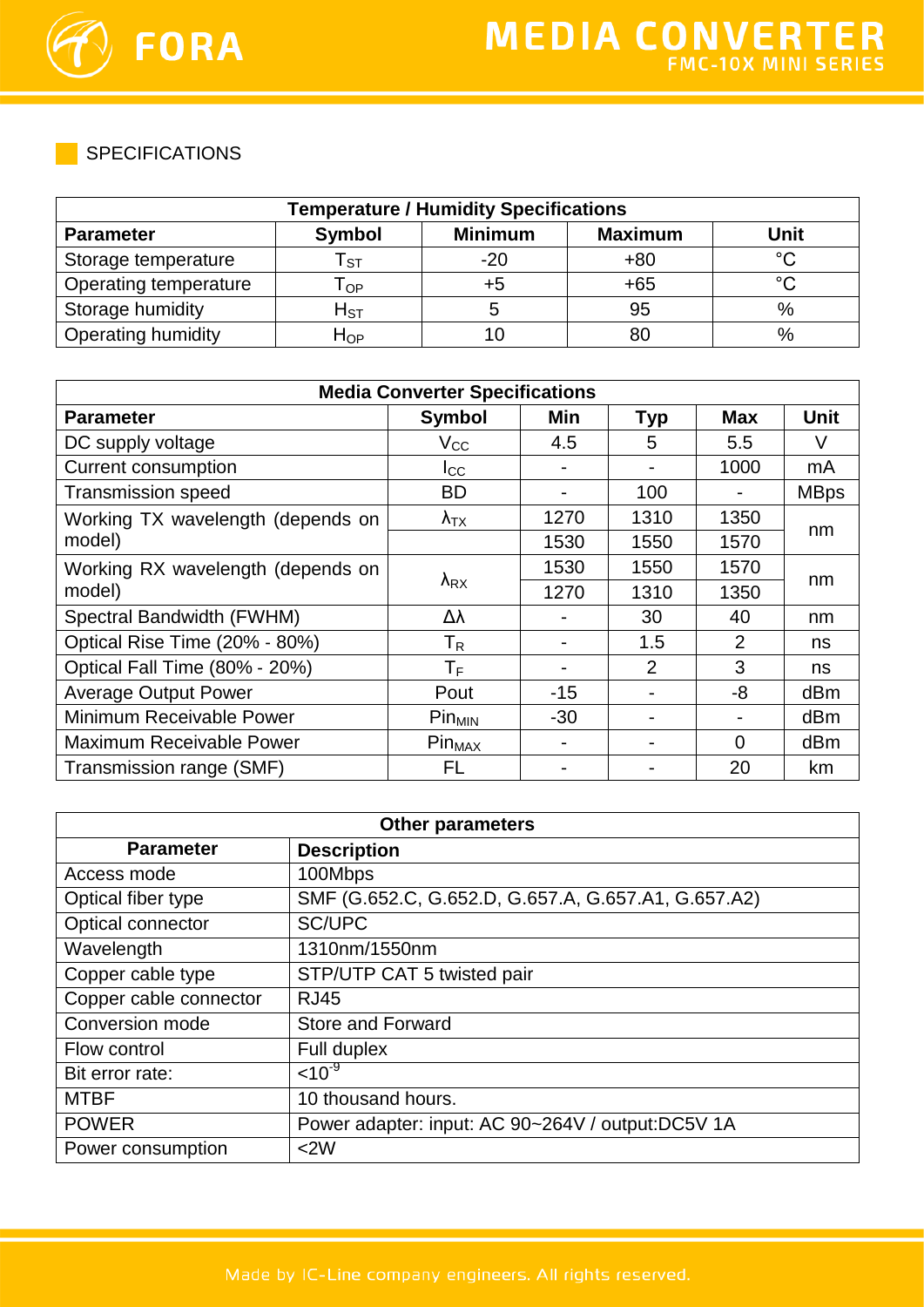

LED INDICATOR DESCRIPTION



| #              | <b>LED Name</b>     | <b>LED</b>   | <b>Description</b>                              |  |
|----------------|---------------------|--------------|-------------------------------------------------|--|
|                |                     | state        |                                                 |  |
| 1              | <b>PWR</b>          | <b>ON</b>    | Device powered normally                         |  |
|                | (Power)             | <b>OFF</b>   | Device not powered                              |  |
| $\overline{2}$ | <b>TDX</b>          | <b>ON</b>    | TX port working in full duplex mode             |  |
|                | (TX full duplex)    | <b>OFF</b>   | TX port working in half duplex mode             |  |
| 3              | <b>TX LINK/ACT</b>  | ON.          | TX link is in up state                          |  |
|                | (twisted pair       | <b>BLINK</b> | Data transmission via TX port                   |  |
|                | connected/action)   | <b>OFF</b>   | TX link is in down state                        |  |
|                | <b>FX LINK/ACT</b>  | <b>ON</b>    | FX link is in up state                          |  |
| 4              | (optical fiber      | <b>BLINK</b> | Data transmission via FX port                   |  |
|                | connected/action)   | <b>OFF</b>   | FX link is in down state                        |  |
|                | <b>TX100</b>        | <b>ON</b>    | Link speed on TX port is 100M                   |  |
| 5              | (twisted pair 100M  | <b>BLINK</b> | A collision on TX port was detected             |  |
|                | transmission rate)  | <b>OFF</b>   | Link speed on TX port is more or less than 100M |  |
| 6              | <b>FX100</b>        | <b>ON</b>    | Link speed on FX port is 100M                   |  |
|                | (optical fiber 100M | <b>BLINK</b> | Link speed on FX port is more or less than 100M |  |
|                | transmission rate)  | <b>OFF</b>   | A collision on FX port was detected             |  |